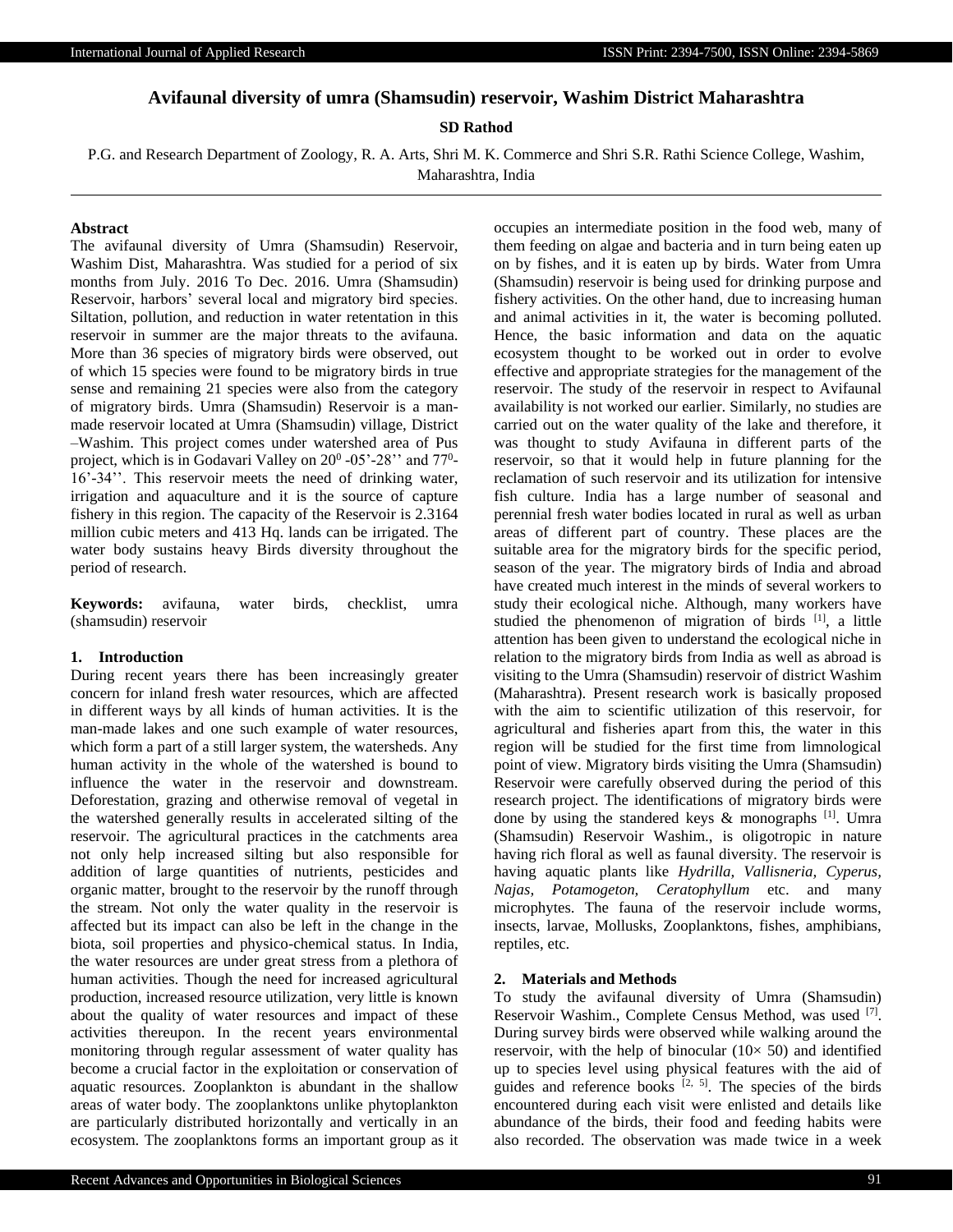during July. 2016 To Dec. 2016. The observed birds were categorized as A- Abundant, C- Common, U-Uncommon, O-Occasional, Rr- Rare, The feeding activities of birds were observed and accordingly they were grouped as insectivorous, piscivorous, omnivorous, herbivorous, granivorous and carnivorous.

### **Status of the birds was classified as**

- **Resident:** Species found in the study area throughout the year.
- **Winter Migrant:** species found in the study area only during winter.
- **Local Migrant:** Species found in the study area irregularly, but are resident of India.
- **Breeding Migrant:** Species visiting the area only for or during breeding season.
- **Passage Migrant:** Species sighted on the passage from their wintering grounds to breeding ground.
- **Vagrants:** Species that are not regular winter migrant or breeding migrant and hence stray bird sighted. The abundance and the status of species are based on the Checklist of Birds of Maharashtra<sup>[3]</sup>.

### **3. Results and Discussion**

During the study span, More than 36 species of migratory birds were observed, out of which 15 species were found to be migratory birds in true sense and remaining 21 species were also from the category of migratory birds but they were found to have become (Residential, winter migrant, resident migrant, passage migrant). Some are omnivorous, carnivorous, insectivorous, piscivorous, herbivorous, granivorous etc. were documented in table. Birds namely. Purple Moorhen and white breasted Moorhen were not seen during study period, however these birds are included in check list of Pohara-Malkhed Reservoir Forest<sup>[6]</sup>. Abundance of these birds in lake may be an indicator of decreased floating, emergent hydrophytes and decreased weed infestation. In the morning, most of the water birds swam about in small flocks, all over the pond. While they fed, there seemed to be a pattern of aggregation. Red Crested Pochard, Cotton Teal, Northern Shoveller were found to be concentrated at northern end of the reservoir, which is less disturb part of reservoir and having deep water than northern side. Congregation of water birds on this reservoir is due to abundance of food such as microphytes, macrophytes, benthic organisms, free swimming organisms, etc. and accessibility to food resources due to shalloweness of reservoir as well as availability of exposed banks of roosting. Vegetation is important for water birds for producing seeds, tuber and browse providing nest sites and serving as substrate for animal food. The reservoir is under threat due to siltation, pollution and indiscriminate development of aquaculture. The combined threat of these factors has given rise to problems such as decrease in biological diversity, deterioration of water

quality, sedimentation and shrinkage in area. It has led to decrease in migratory bird population and fish faunal productivity. Umra shamsudin reservoir is fastly receding and become shallow due to heavy sedimentation [4]. It was also pointed out that low Sodium and Potassium content and reduction of photic zone due to high turbidity resulted in low phytoplankton in the reservoir. Thus the reservoir is Oligotrophic in nature. Intensive fishing in this reservoir exerts an unsustainable pressure on the fish population which adversely affecting the birds, which feed on them. Hunting is also a major problem to the birds of this reservoir. Birds are often trapped and consumed by local peoples. Beside these, pollution is also a major problem to the reservoir. The main pollution source is the immersion of idols and offerings after Ganesh Festival and Navaratri in to the reservoir and washing clothes and Domestic animals, during Pola festival, which is deteriorating the quality of reservoir water, making the reservoir shallower and resulting in the aesthetic loss of reservoir. The Umra (Shamsudin) reservoir was found to have a rich bird fauna including the migratory birds. The record of migratory birds was prepared from July. 2016 To Dec. 2016. More than 36 species of migratory birds were observed, out of which 15 species were found to be migratory birds in true sense and remaining 21 species were also from the category of migratory birds but they were found to have become residential. Among the 15 prominent migratory birds, 5 species were uncommon visitors, 6 species were common visitors and 4 species were happening to be the occasional migratory birds enlisted in Table. Gives the list of birds, which became secondarily residential after getting migrated here. The observed birds were from 3 categories with respect to their food habitat. (1) Water Birds- feeding on small fishes and zooplankton (2) Mud dweller- feeding on worms and larvae (3) Shore line- feeding on grasses, shrubs and on small trees on shore line of the reservoir. Similarly 14 birds were found to winter visitors and one bird was rainy season visitors. Most of the birds enlisted in Table. Were mostly found at and around the sampling stations III, IV. Of the Umbra (Shamsudin) reservoir. Very few birds were seen at and around station I, enlisted in Table. During the period of investigation Pied Crested Cuckoo were observed at the reservoir during June to September every year. The females of these birds were found to lay eggs in the nest of babbler.

#### **4. Conclusion**

The study proved that present ecological characteristics of the reservoir made the bird unable to inhibit the lake through the year. Siltation pollution and shrinkage are the major threats to the avifauna. The birds present in or near the reservoir are also affected by factors such as disturbance by human activities and lake of maintenance. Hence it is required to restore the original ecological features of this reservoir and full protection to existing habitat should be given with special attention in migratory period.